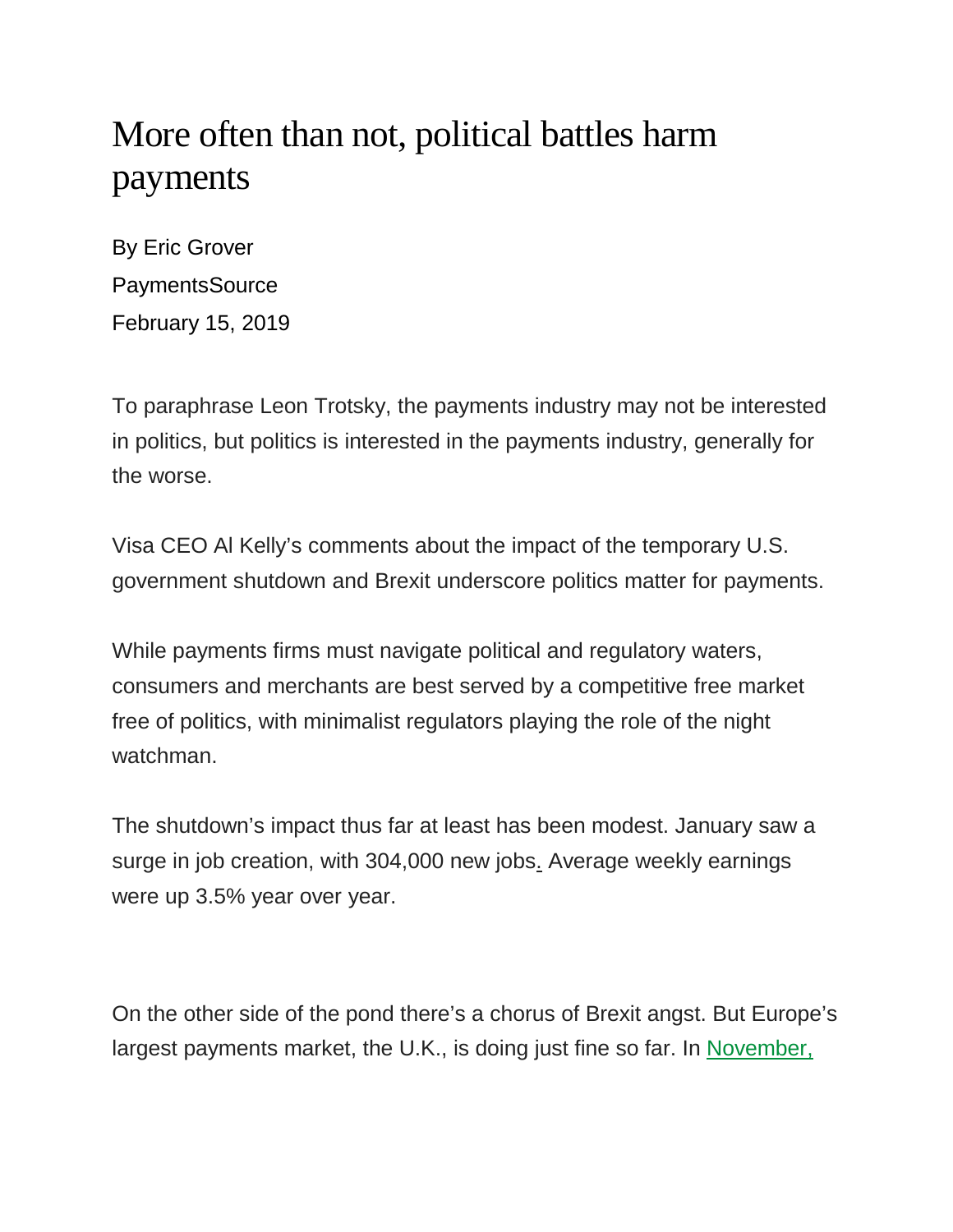[its unemployment rate stood at 4%,](https://tradingeconomics.com/united-kingdom/unemployment-rate) the lowest since 1975. The EU could do a free-trade deal with the U.K. in a heartbeat, if politics permitted.

EU general-purpose payment card transaction growth [was a healthy 11.2](https://www.ecb.europa.eu/press/pr/stats/paysec/html/ecb.pis2017.en.html)  [percent in 2017.](https://www.ecb.europa.eu/press/pr/stats/paysec/html/ecb.pis2017.en.html) It's possible a [WTO-Brexit](http://jtl.columbia.edu/brexit-is-the-wto-option-a-viable-alternative/) will modestly tamp payments growth. But PSD2 will likely to have a more lasting impact on card payment growth.

And there are potential Brexit benefits. British regulators take a more market-oriented view toward payments than EU central planners. Additionally, there may come a point when Visa can charge rich crossborder fees, illegal within the EU, between the U.K. and the EU.

China's economic nationalism and rivalry with the U.S. are cause for concern. Ant Financial's acquisition of MoneyGram was a casualty, blocked on national-security grounds. Money-transfer challenger WorldFirst sensibly spun off its U.S. operations to eliminate a potential stumbling block to its acquisition by Ant Financial.

And leading U.S. payment networks have paid a price. For close to two decades China has prevented Visa, Mastercard, American Express, Discover and PayPal from competing in its enormous domestic market, notwithstanding its 2001 WTO commitment to open it.

Regulators operate in a political climate. And, when regulators have or have taken power, they exercise it. One should view their actions through the lens of Noble Prize-winning economist James Buchanan's Public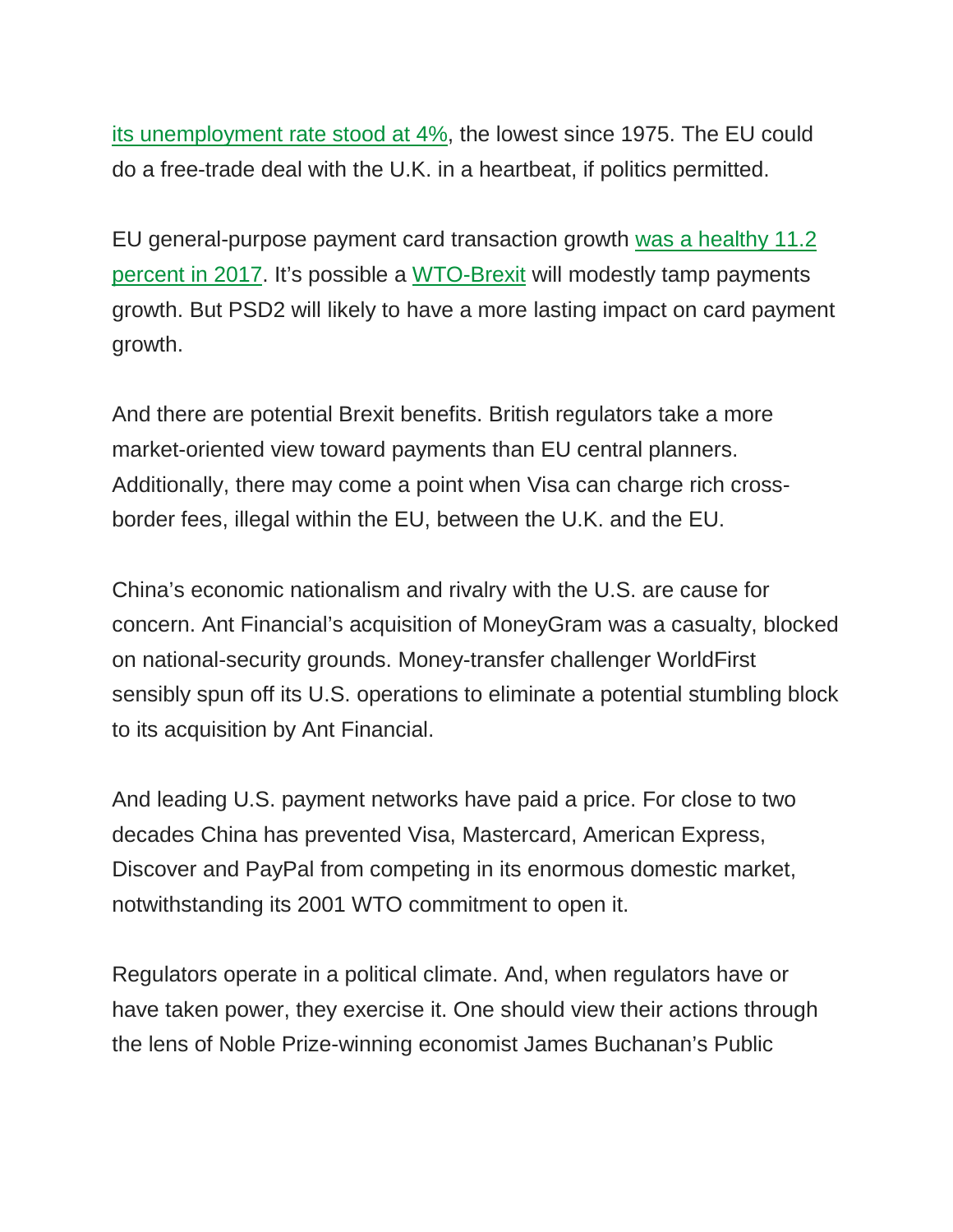Choice Theory. Regulators act to maximize their utility and power, not market performance and consumer welfare.

Occasionally, however, discrete interventions have improved competition.

The U.K. Payment Systems Regulator pressured banks to divest their monopoly interbank-payment processor Vocalink, thinking it would be more likely to seriously entertain competitive bids for the services if it didn't own the processor. Mastercard acquired Vocalink. While enjoying incumbency's advantages, it will have to compete to retain U.K. banks' business.

Brazilian regulators jawboned Visa to stop granting an exclusive acquiring license to Cielo. With the end of Cielo's monopoly, a competitive and more innovative acquiring market blossomed.

And the U.S. Department of Justice forced Mastercard and Visa to eliminate bans on member banks' participation in American Express and Discover, boosting network competition.

More often than not, however, activist politicized regulation harms payments markets, and, in turn, consumers.

The DOJ's 2013 initiative Operation Choke Point's stated goal was to curb criminal enterprises by limiting their access to electronic payments and banking. In practice, however, it became a lawless political club used to bludgeon legal businesses regulators disliked.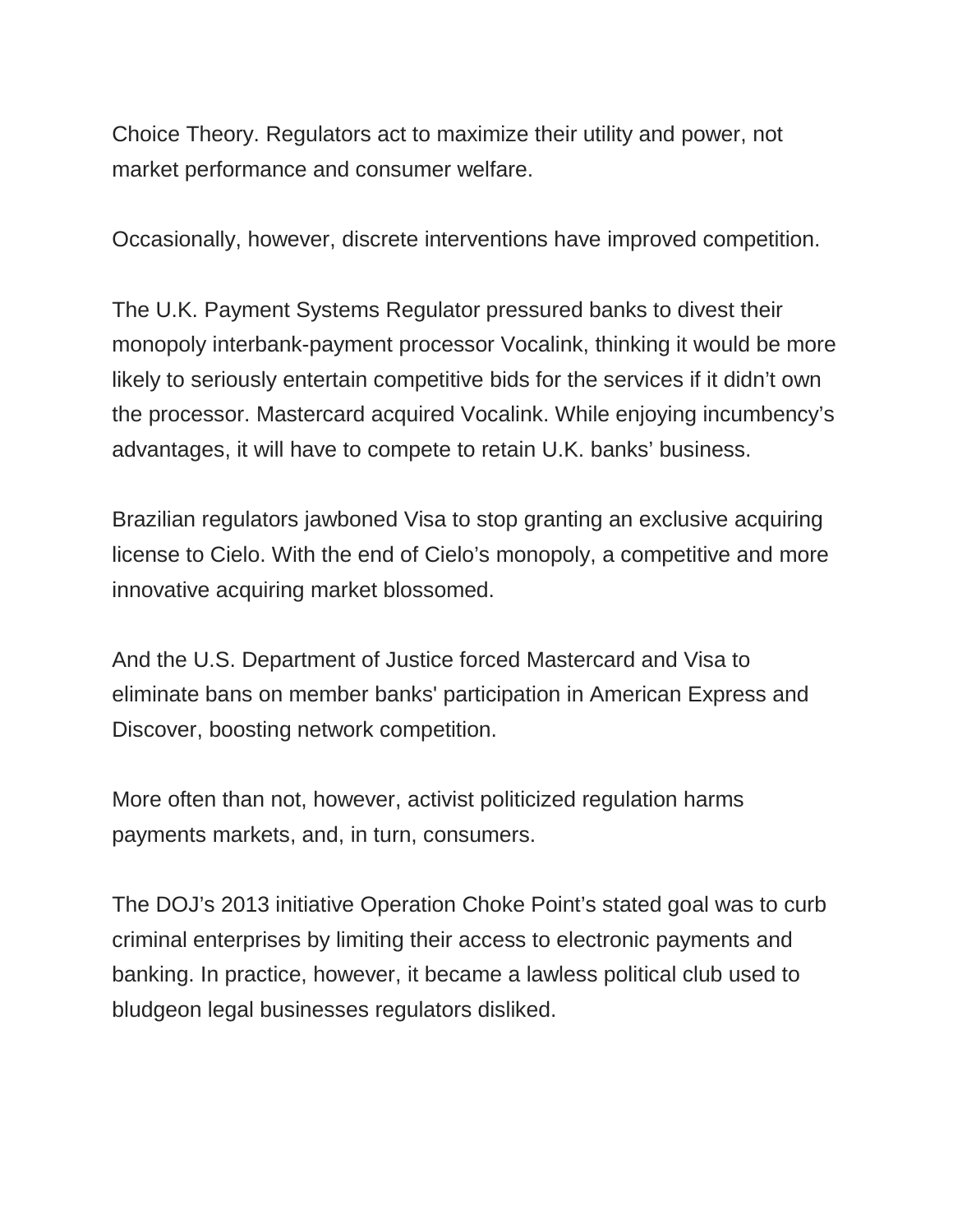Politics spurred national champion payment networks in China, India, Brazil, Turkey and Russia. The EU cheered but didn't advantage its wouldbe supranational champions Monnet and EAPS, both of which ultimately failed.

Politically favored payment systems deny banks, merchants and consumers the market-ruthlessly-enforced best.

After Russia's invasion of Crimea, Washington demanded U.S. headquartered Mastercard, Visa, American Express, Discover and PayPal cut off transactions. If Mastercard and Visa instead were domiciled in Switzerland, and, consequently, not subject to U.S. policy, arguably, there'd be less reason to launch national champions. Still, it's unlikely a Visa based in Geneva would have been any more welcome in China, or prevented most national champions.

The EU, China, India, Australia and the U.S. imposed price controls on interchange and/or merchant discount fees. Regulators beat their chests about the "societal good" they'd engineered. But price controls cause systemic resource misallocation.

Political costs on payments businesses aren't always imposed from outside.

Mastercard promised to reduce greenhouse-gas emissions by 20 percent by 2020. This is management engaging in politics and virtue-signaling